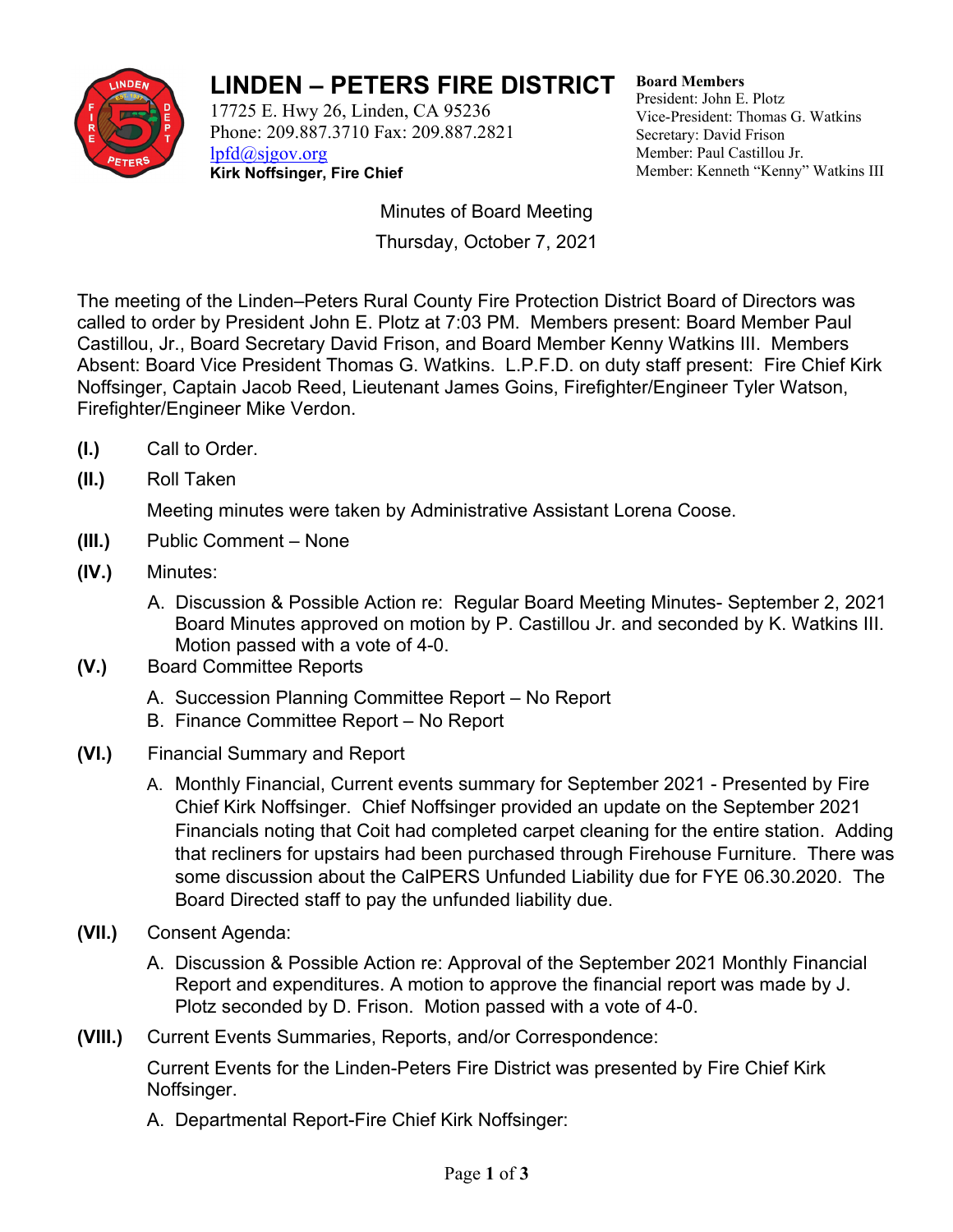Chief Noffsinger provided an update on the events and meetings held for the month of September 2021. Chief Noffsinger noted that Croce Sanguinetti & Vander Veen staff were on site to complete the financial audit. Chief Noffsinger noted that there was a draft response for the Grand Jury Report. The Board directed Chief Noffsinger to submit the response as presented. Chief Noffsinger provided a presentation to the Board on the updates made to the District website. Captain Reed provided the Shift Reports, Fire Prevention, Training, and Association Reports.

B. Union Report – None

## **(IX.)** New Business

A. Discussion & Possible Action re: Discussion & Possible Action re: Engine 5-3 Equipment Purchase – Air Conditioner \$6,100 plus tax

A motion to approve the purchase of an air conditioner for Engine 5-3 was made by P. Castillou Jr. and seconded by D. Frison. The motion passed with a vote of 4-0.

B. Discussion & Possible Action re: Engine 5-2 Repairs Estimate \$14,958.97

A motion was made by D. Frison to proceed with the repairs for Engine 5-2 and seconded by P. Castillou Jr. The motion passed with a vote of 4-0. The Board directed Chief Noffsinger to research cost estimates to replace Engine 5-2.

## **(X.)** Unfinished Business –

A. Discussion & Possible Action re: Station Improvement Project

Chief Noffsinger noted that maintenance on the downstairs bathroom was completed. Next, staff will work on renovations to the upstairs bathroom.

B. Discussion & Possible Action re: Replace Water Tender 52

No update.

C. Discussion & Possible Action re: Training Improvements – Asphalt Project

A motion was made by D. Frison to proceed with the Asphalt Project in an amount of \$17,500 and seconded by J. Plotz. The motion passed with a vote of 4-0.

- **(XI.)** Board Questions and Comments None
- **(XII.)** Closed Session None

 $\overline{a}$ 

**(XIII.)** Adjournment:Motion made by P. Castillou Jr. and seconded by D. Frison to adjourn the meeting. Vote in favor 4-0. Motion carried and so ordered at 8:16 pm.

John E. Plotz, President Thomas G. Watkins, Vice President

David Frison, Secretary **Paul Castillou, Jr., Member**